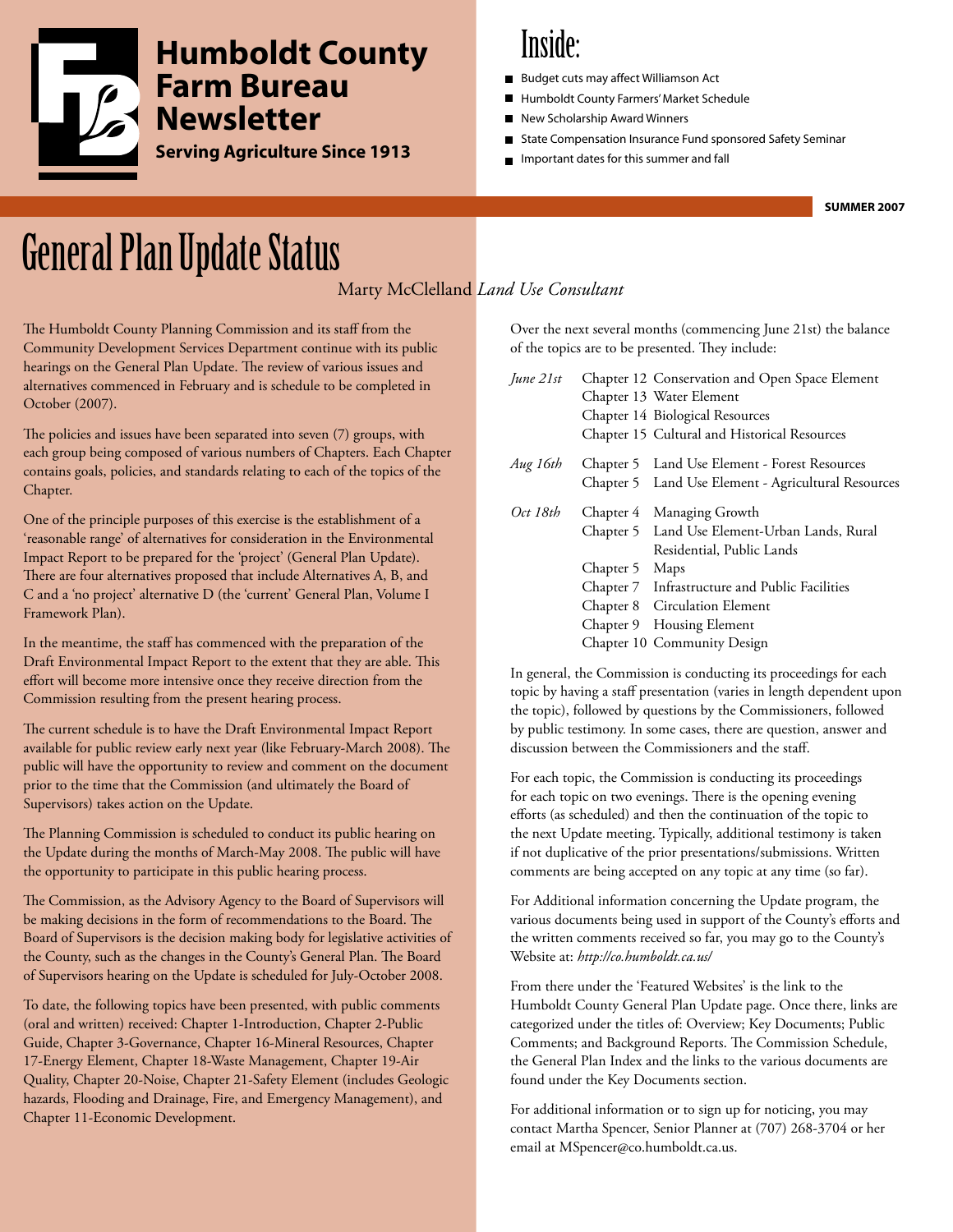## 2007 Farm Bureau Annual Dinner

Watch for your invitation for the 2007 Farm Bureau Annual Dinner THURSDAY, November 1st at the Ingomar Club in Eureka





The Eureka District Office of the State Compensation Insurance Fund presents Super Safety Wednesday

WEDNESDAY, June 20th 8am-12pm Fortuna River Lodge Conference Center 1800 Riverwalk Drive, Fortuna

In the Cal/OSHA and Targeted Enforcement section employers will learn how to meet the demands of regulations while still staying profitable. Topics include:

- An overview of Cal/OSHA *and* Targeted Industry Enforcement
- Commonly cited violations
- The inspection process and documentation
- Overview of the required employer programs

A presentation on the Injury and Illness Prevention Program (IIPP) will focus on how employers can develop effective IIPP's for their businesses including:

- Management commitment
- Safety communications with employees
- Assuring employee compliance with safe work practices
- Scheduled inspections/evaluation system
- Accident investigation
- Safety and health training

State Fund's interactive DVD will help employers recognize potential injury causes, how to avoid injuries, and how to maintain an effective back injury prevention program

Presenters include Paul B. Hurd, an Associate Safety Engineer with the Dept. of Industrial Relations; Sharon Tucker, a Loss Control Consultant for the Sate Compensation Insurance Fund; Doug Baker, a Senior Loss Control Consultant for the State Compensation Insurance Fund, and Enoch Ibarra — a Loss Control Consultant in the Eureka Office.

For further questions or to register contact Tricia McKenzie at (707) 476-1176 or by email at tcmckenzie@scif.com

## Super Safety Wednesday **Williamson Act in Jeopardy Again**

California's most important land conservation program is being threatened for the first time in four years as Governor Schwarzenegger tries to close a lingering structural budget deficit.

The California Land Conservation Act of 1965, better known as the Williamson Act, created a program for counties to protect viable agricultural land by offering a tax incentive to property owners for keeping their land in agricultural production. The Act provides an arrangement where private landowners voluntarily restrict their land to agricultural uses under a Land Conservation Contract with the county. The contract is an enforceable restriction on land and is binding on successors to both the landowner and the local government.

The Humboldt County Board of Supervisors first adopted guidelines for the Williamson Act locally on June 24, 1969. From 1972 to 1981 nearly 243,000 acres were put under contracts in the County. In 2002 revisions included established Farmland Security Zones and a 10% reduction from the Factored Base Year Value to make sure that all participants received some tax relief. Currently there are just over 280,000 acres in the program in 155 established preserves and 1450 parcels in Humboldt County alone.

This is the first time that Gov. Schwarzenegger has proposed elimination of state funding for the program. Thankfully there is already a groundswell of support in the Legislature to maintain the funding. Members of the Legislature have told the governor that while they understand the need to correct the budget's structural deficit, they do not support a de facto repeal of the Williamson Act. Immediately following the governor's announced cuts, members of the State Senate and Assembly went on record in strong support of open-space subvention funding. State Senator Pat Wiggins and Assembly member Patty Berg are strong supporters of the Williamson Act program and the subventions that are essential to county participation.

It is vital that the Williamson Act continue to help protect our rural environment. It would be unwise to eliminate a highly successful program like the Williamson Act that protects our most fertile production land. Without the funding for the subventions, counties will be forced to discontinue their participation in the Act. This would come at a time when California is facing tremendous population pressure and would further jeopardize the economic and environmental contributions from family farms and ranches.

If you care about the rural heritage of our state and the land that this program protects, contact the governor and urge him to save the Williamson Act by maintaining the \$39 million for Budget Item 9100: Tax Relief.

Write to: Governor Arnold Schwarzenegger 1st Floor State Capitol Sacramento, Ca 95814

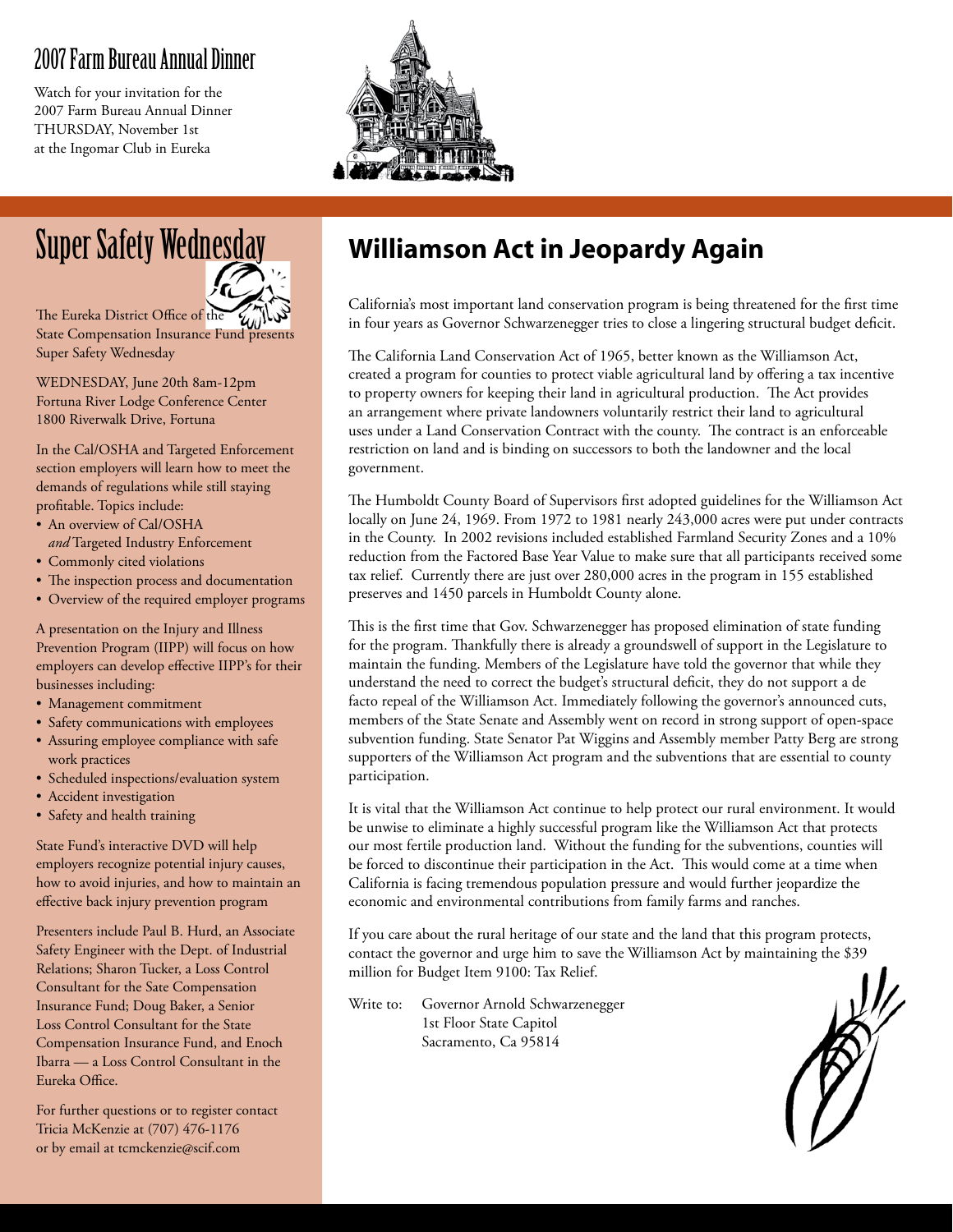

**M A R K Y O U R C A L E N D A R** Open House at Ag Center June 18th 4-6pm<br>Redwood Acres Fair June 20 - 24th **Redwood Acres Fair Fortuna Rodeo July 20 – 22nd Entries due for County Fair July 20th Humboldt County Fair August 9 – 19th Fortuna Apple Harvest Festival October 6th Fortuna 4-H Lamb BBQ October 7th Humboldt Auction Yard Bull Sale October 27th** 

### **Farm Bureau Scholarships Awarded Farmers' Market Schedule**

The Humboldt County Farm Bureau Scholarship program was established in 1996 when Lanette Rousseau provided funds to be used for Humboldt County High Schools students who are pursuing a degree in Agriculture, Natural Resource, Science or Teaching. Each year the fund provides between \$50,000 and \$60,000 of awards to local students. To date, over 660 students have received scholarships for their college education.

The scholarship chairman, Gene Senestraro a retired dairyman, has organized the committee for the past ten years and program coordinator Jane Fraser, cattle producer from Arcata, provides technical assistance. "We are very grateful to Henri and Lanette Rousseau, who were E Members and had the foresight to establish this fund for future generation

### **Scholarship Awards for 2007:**

#### *Scholarships for \$600*

| Erin Adams            | Ferndale        |
|-----------------------|-----------------|
| Kyle Avelar           | McKinleyville   |
| Jared Detherage       | Eureka          |
| Dylan Feierabend      | Ferndale        |
| Alicia Fryear         | Chico           |
| <b>Timothy Griggs</b> | Ferndale        |
| Ryan Houtby           | Fortuna         |
| Justin Mason          | San Luis Obispo |
| Brock McCullouch      | Ferndale        |
| <b>Timothy Pratt</b>  | Eureka          |
| Hannah Peterson       | Quincy          |
| Alex Renner           | Ferndale        |
| Chase Rocha           | Eureka          |
| Ronald Vevoda         | Ferndale        |

#### *Scholarships for \$750*

| Ferndale      |
|---------------|
| Sacramento    |
| Ferndale      |
| Eureka        |
| McKinleyville |
| Fortuna       |
|               |

#### SCHOLARSHIPS FOR \$950

Stephanie Anderson Eureka Chelsea Boynton Ferndale Jennifer Laidlaw McKinleyville Melissa Lema Ferndale Margaret Leonardi Ferndale Jolene Moxon Arcata Laurel Nelson Hydesville Kathryn O'Neil Ferndale

Sasheen Raymond Eureka Matthew Renner Ferndale Brittany Richardson Trinidad Preston Sutter McKinleyville

#### *Scholarships for \$1,000*

Jimi Hensley Myers Flat Russell Moxon Arcata

### *Scholarships for \$1,200*

Brittney Chrisler Eureka Emily Christensen Eureka Brandi Crivello Fortuna Dakota Darst Ferndale Kiley Eicholtz Fortuna Angie Flosi Chico Niki Flosi Redcrest Nickolas Forsburg Arcata Sienna Fry Bayside Nicole Ghidinelli Ferndale Jerilyn Grinsell Ferndale Andrew Houtby San Luis Obispo Laura Jorgensen Ferndale Rachele Lema Ferndale Evan Markegard San Luis Obispo Caroline Moore Eureka Alissa Sarvinski San Luis Obispo Elizabeth Titus Ferndale Jana Van Duzer McKinleyville Rachael Wiltrout Eureka

Colton Brodt Ferndale

#### **Arcata**

Every Saturday from 9am–2pm On 8th and G St. on the Plaza April through November

#### **Eureka**

Every Tuesday from 10am-1pm On F St. between 1st and 3rd June 5th through October 30th

Every Thursday from 10am-1pm On F St. in Henderson Center June 7th through October 25th

#### **Ferndale**

Every Saturday from 10am-1pm On Francis St at the end of Main St May 5th through October 27th

#### **Fortuna**

Every Tuesday from 3-6pm On 10th and Main St. in downtown May 24th through late October

#### **Garberville**

Every Friday from 11am-3pm On Church St in the Town Square May 4th through October 26th

#### **Miranda**

Every Tuesday from 2-5pm In front of the Avenue Café May 1st through October 30th

#### **Shelter Cove**

Every Tuesday from 11am-3pm On Machi Rd by the Motel May 8th through October 30th

#### **Trinidad**

Every Sunday from 11am-3pm Behind Murphy's Market May through October

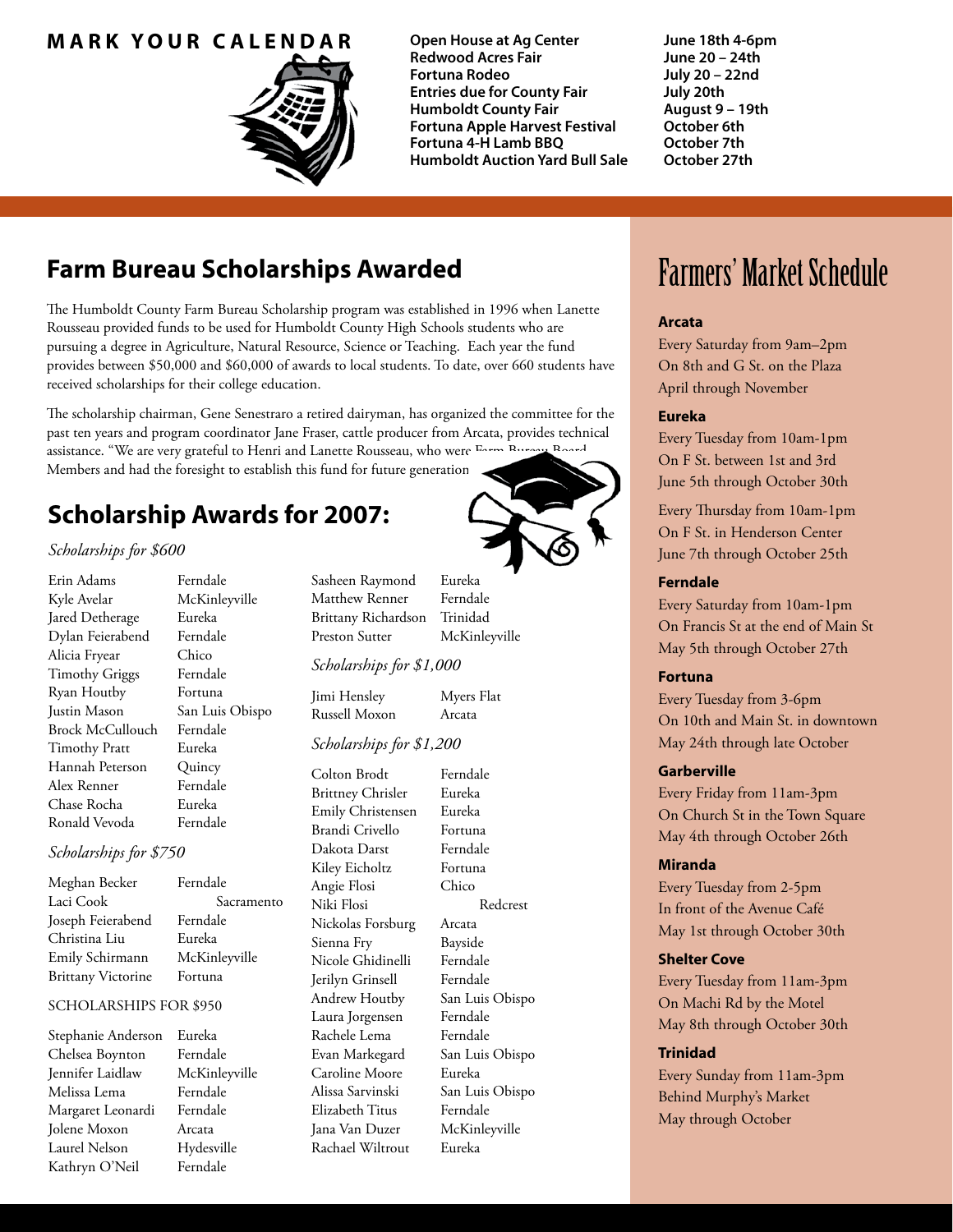Non Profit Org. US POSTAGE PAID PERMIT No. 7 EUREKA, CA 10SS6

#### Humboldt County Farm Bureau Board Officers

Jim Regli *President* Larry Ford *Treasurer*

Jay Russ *First Vice President* John Vevoda *Second Vice President* Butch Parton *State Director* Katherine Ziemer *Executive Director*

### 2006 Farm Bureau Board of Directors

Lisa Carnahan Dairy Fortuna

Clif Clendenen Apple Producer Fortuna Greg Dale Seafood/Oysters Eureka Judy Ferriera Dairy Cattle Arcata Larry Ford Beef Cattle/Fair Manager Arcata Jane Fraser Beef Cattle Arcata Audrey Hanks Beef Cattle Arcata Kathy Harnden Dairy Cattle/Appraiser Arcata Peter Kenyon Ag Tourism Fortuna Everett King Farmers Market Mgr Whitethorn Bill Kleiner Forestry Consultant Arcata Holly Kreb Row Crops Pepperwood John LaBoyteaux Row Crops Redcrest Sanford Lowry Cattle / Sheep Ferndale Len Mayer North Coast Coop. Mgr Arcata Marty McClelland Land Use Consultant Kneeland Dona Moxon Dairy Cattle Arcata Ike Moxon Retired Dairyman Arcata Jeff Moxon Sun Valley/Floriculture Arcata Butch Parton Beef Cattle Eureka Jim Regli Dairy Cattle Ferndale MaryAnn Renner Dairy Cattle Ferndale Bill Rice Hay & Beef Cattle Shively Jay Russ Beef Cattle Ferndale Gary Rynearson Timber/Forestry McKinleyville Gene Senestraro Retired Dairyman Eureka Janet Sclar Nursery/Roses Hydesville John Vevoda Dairy Cattle Ferndale



Gene Whitney Retired Forestry Fortuna Design by: Carson Park Design Humboldt County Farm Bureau 5601 So. Broadway Eureka, CA 95503



## **President's Note**

As spring rolls into summer and the pace of activities seems to increase with the length of the days our Executive Director, Katherine has informed me that part of my duties as president of the Humboldt County Farm Bureau is to write newsletter articles periodically. Yikes! I am a dairyman, not a writer.

We live in such a unique area with our climate, coastline, timber, green pastures and rangeland. This ideal environment that we live in allows many of us to capitalize on unique marketing opportunities. This year, we have held some of our Farm Bureau board meetings at businesses with great success stories, such as The Eureka Co-op, Cypress Grove Cheese, and this month, Coast Seafood Company where our June meeting will include a 5 a.m. tour of the oyster beds in Humboldt Bay.

The board members have enjoyed the networking and the sharing of ideas with their fellow members, Farm Bureau is also strengthening its ties with Cattlemen's, the Buckeye Conservancy, and the Farmers' Markets. This unites us in supporting one another when faced with government issues.

Your Farm Bureau membership has more than local benefits. With the American and California Farm Bureaus representing agriculture on all fronts - such as the legislature and our courts - your membership and involvement has been and continues to be beneficial for all.

I invite each one of you to invite your neighbor and attend a board meeting. Don't worry ... they don't always start at 5 a.m.! Call Katherine for information on our monthly meetings or membership.

Jim Regli, President



707.444.2644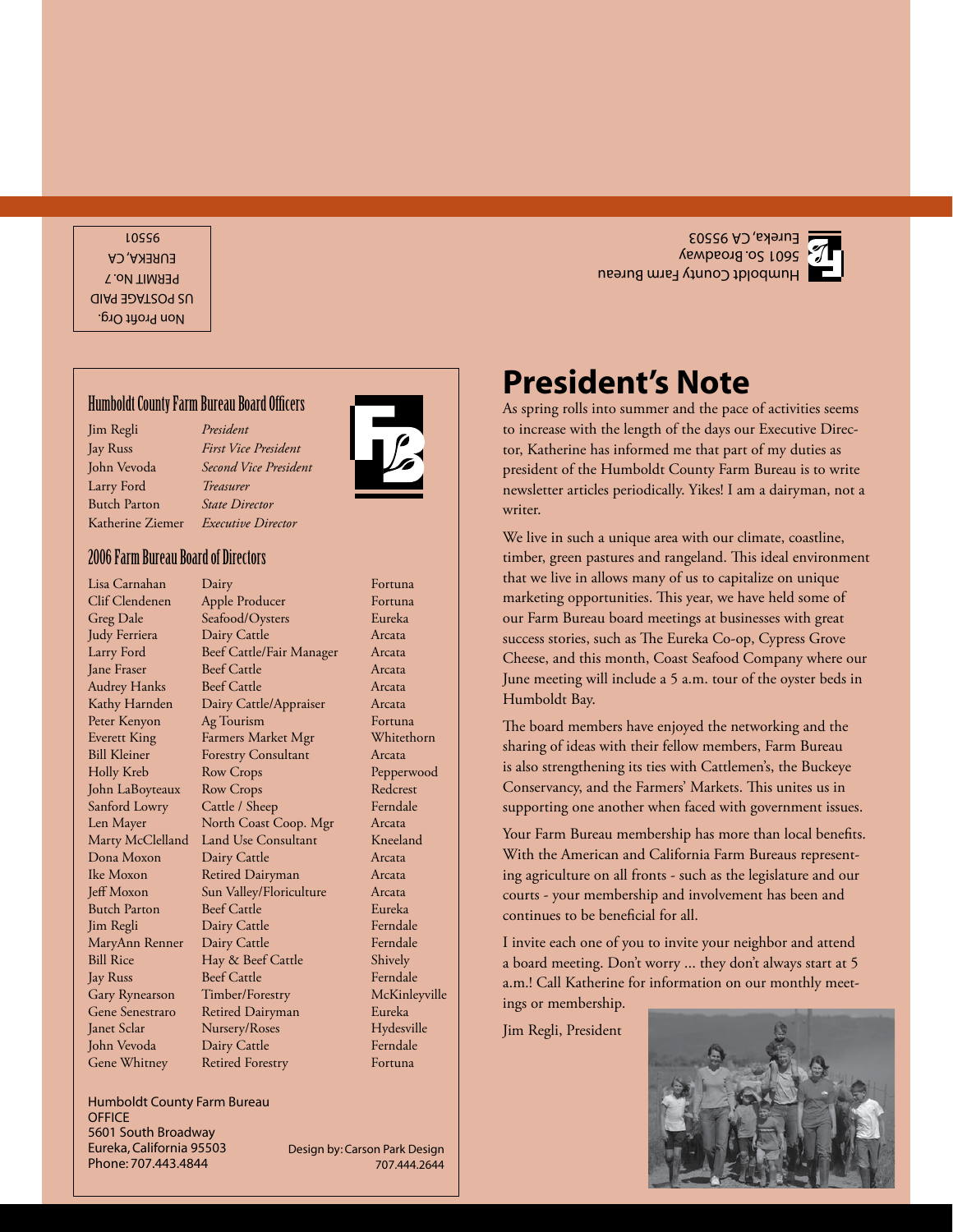# **Take Away the Guess Work with FARM TEAM**



It is so easy; they provide sample letters for suggestions and even templates to make it quick. It just takes a few clicks, and you have it!  $cc$ "<br>
<br>
<br>
<br>
<br>
<br><br><br><br><br><br><br><br><br><br><br><br>

Are you frustrated with California's regulatory climate, but don't have the time to walk the halls of the State Capitol?

If you have just five minutes, you have the ability to make a difference for California's family farmers and ranchers.

Farm Bureau developed the FARM TEAM, our grassroots political action program to provide a united voice on legislation and regulations that impact your ability to do business.

FARM TEAM is the easiest way to take part in the political process – and from the comfort of your own home! As a web-based program, you will receive an email Action Alert when your help is needed the most.

The Action Alert explains the issue at hand, and has a letter attached which has already been drafted for you. Because the program is web-based, all you have to do is enter your zip code and the system looks up your elected officials for you.

FARM TEAM takes the hard work and guessing out of writing letters to your elected officials. Responding to Action Alerts take no more than five minutes. All you have to do is:

- Customize the letter according to how the issue impacts your business
- Complete the contact information
- Click the "Send" button

Kathy Harnden, Farm Bureau Board Member from Arcata is a Farm Team Member. "It is so easy; they provide sample letters for suggestions and even templates to make it quick. It just takes a few clicks, and you have it!" Kathy said.

The State Legislature and Congress are in full swing and many issues that impact your business are before them.

Not a FARM TEAM member? Visit www.cfbf.com and look for the FARM TEAM button or contact the Humboldt County Farm Bureau at (707) 443-4844.

If you are a FARM TEAM member, continue to look for and respond to Action Alerts. It may not be your issue today, but it could be tomorrow!

With the united voice of family farmers and ranchers across the state, we can protect California's rich agricultural heritage.